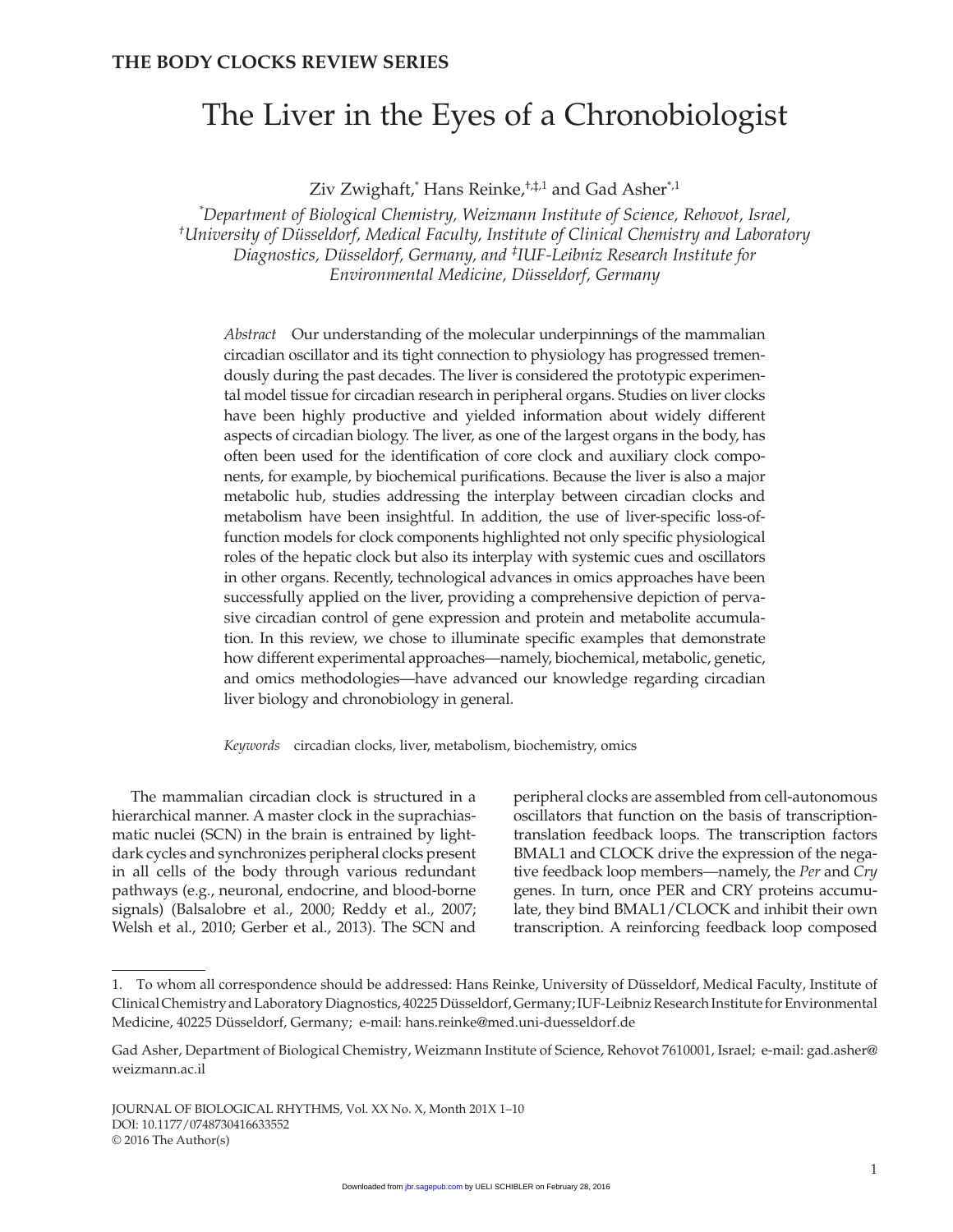

**Figure 1. The liver as a prototype for studying circadian biology. Various experimental approaches, ranging from biochemical through genetic to metabolic approaches, have been applied on liver samples to study different aspects of circadian biology. These approaches have advanced our knowledge regarding the molecular architecture of the core clock circuitry, the physiological significance of hepatic clocks on liver metabolism, and whole-body physiology.**

of ROR and REV-ERB family members controls *Bmal1* gene expression. In addition, diverse posttranscriptional processes fine-tune circadian oscillations in a tissue-specific manner (Partch et al., 2014; Zhao et al., 2014; Asher and Sassone-Corsi, 2015; Dibner and Schibler, 2015; Fang and Lazar, 2015).

Since the identification of the first mammalian core clock gene about 20 years ago by Takahashi and coworkers (King et al., 1997), enormous progress has been made in unraveling the molecular framework of the core clock circuitry and its various physiological and metabolic traits. Remarkably, chronobiology studies done on liver have turned out to be a fertile ground, advancing our knowledge regarding almost every aspect of circadian biology. The liver has been used for the identification of core clock and auxiliary clock components through various biochemical approaches. Liver-specific genetic models for clock genes have been instrumental in identifying specific physiological roles for the hepatic clock and provided an integrated wholeorganism view of clock functions. The application of recently developed omics approaches has provided a comprehensive depiction of the pervasive circadian control of gene expression and protein and metabolite accumulation. In this review, we wish to highlight specific examples that illustrate how the liver as a model organ has been used in combination with different experimental methodologies (Figure 1)—namely, biochemical, metabolic, genetic, and system approaches to address eminent and open questions related to circadian liver biology and chronobiology in general. We feel that it is beyond the scope of this review to provide a comprehensive overview of all aspects of circadian liver biology. In this regard, we would like to refer the reader to a number of reviews that were published in recent years (Kornmann et al., 2007b; Maywood et al., 2007; Schmutz et al., 2012; Everett and Lazar, 2014; Hong et al., 2014; Adamovich et al., 2015; Li and Lin, 2015; Reinke and Asher, 2015).

## **Biochemical Approaches on Liver Tissue Reveal Novel Clock Components and Regulatory Mechanisms**

The liver is the second largest organ in our body after the skin. It consists of parenchymal hepatocytes and various resident nonparenchymal cells, including Kupffer cell macrophages, fat-storing stellate cells, and endothelial cells (Baratta et al., 2009). Most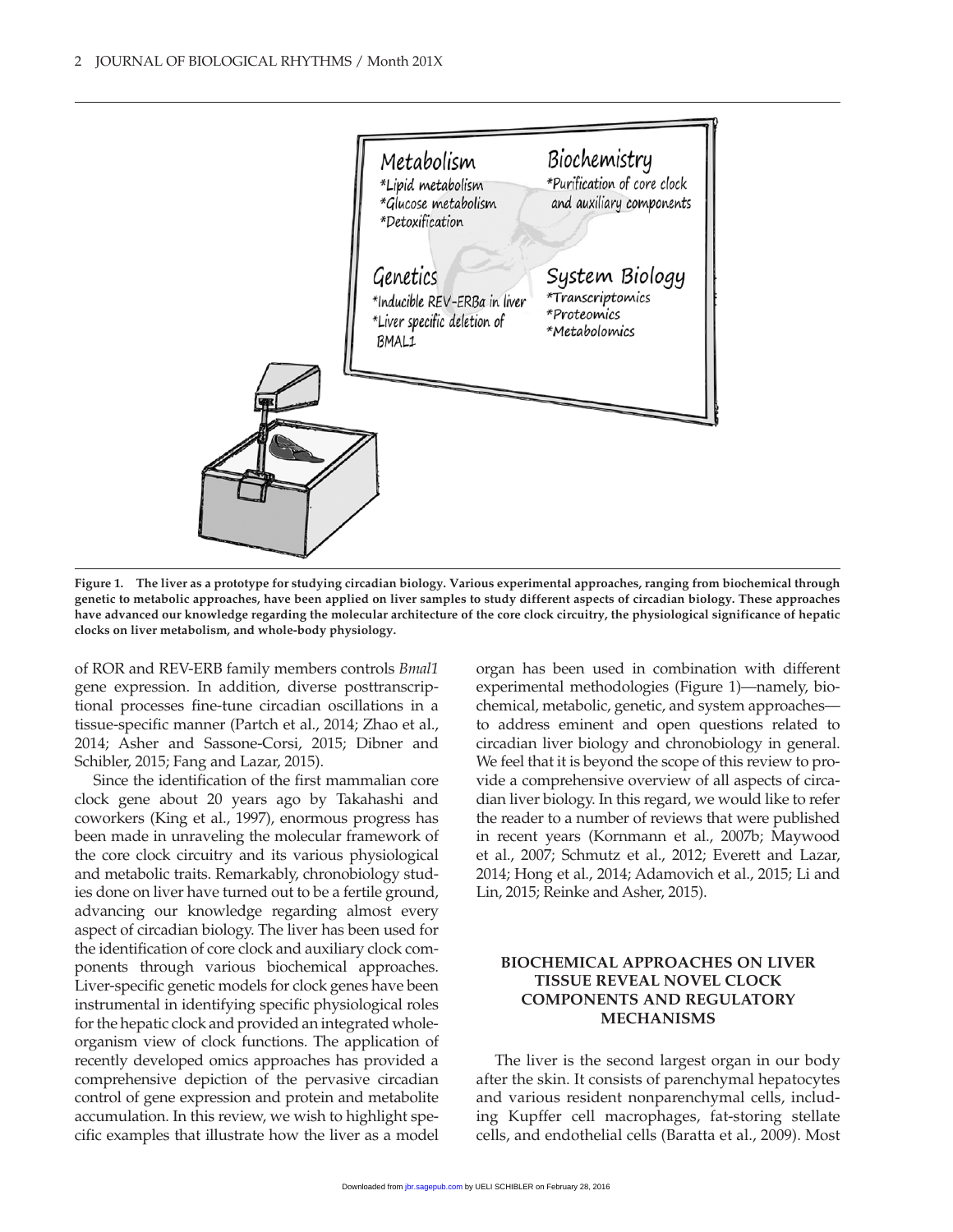cells are hepatocytes, which makes the liver cell population rather homogeneous compared to most other organs. Anatomically, the liver is relatively easy to access and harvest, and the tissue is readily homogenized due to its parenchymal nature. Established protocols for the separation of liver cells into their organelle constituents (e.g., nuclei, cytoplasm, mitochondria) exist, providing researchers with ideal starting material for biochemical experiments. Particularly attractive is the possibility to examine the size and composition of large protein complexes that are associated with clock components. Temporal and spatial analyses of dynamic changes in these protein complexes are highly informative and can be used to identify and study core clock components and clock output proteins as detailed below.

The Weitz group has extensively used the potential of this approach during the past couple of years. Their findings revealed that the majority of BMAL1 is present in complexes of 200 to 400 kD, but a fraction of BMAL1 seemed to be present in even larger protein complexes. A subsequent purification of BMAL1 containing complexes from *Bmal1*-deficient cells expressing a FLAG-hemagglutinin tandem epitope tagged BMAL1 revealed RACK1 and PKCα as nuclear components of BMAL1-complexes during the repression phase of the molecular oscillation at nighttime. RACK1 and  $PKC\alpha$  were shown in cultured cells to be essential for the function of the core clock (Robles et al., 2010). In a recent study, CLOCK/BMAL1-containing complexes were purified from liver by an alternative method that relies on the affinity of CLOCK/BMAL1 toward E-box–containing oligonucleotides. In this assay, the adaptor protein WDR76 interacted specifically during the daytime activation phase with CLOCK/BMAL1 in mouse liver. WDR76, in turn, recruited the Ddb1–Cullin-4 ubiquitin ligase complex to *Per* gene promoters and other CLOCK/BMAL1 target genes and marked them for repression by PERcontaining protein complexes (Tamayo et al., 2015).

The purification of core clock protein-containing complexes from mouse organs was further extended to the PER proteins. A previous report found PER1 and PER2 to exist in very large complexes that change in size during the day (Brown et al., 2005). For the purpose of purification from mouse liver, the Weitz group generated 2 transgenic lines that express either PER1 or PER2 as FLAG-hemagglutinin fusion proteins. This approach has the additional advantage that complexes can be purified with 2 different components as bait, thus providing enhanced specificity. Both variants were functional as assayed in circadian running wheel analyses, and their protein expression levels oscillated throughout the day similarly to their wild-type counterparts. The purification of protein complexes from the livers of these mice resulted in novel and

unexpected mechanistic insights into the repressive functions of PER proteins. It is noteworthy that most of the interactions that were identified might be rather labile because a reversible protein-protein crosslinker was present during the affinity purification step of the procedure. Additionally, most interacting proteins were purified in substochiometric amounts. Remarkably, nucleic acids were also copurified, and ribonuclease treatment shifted PER-complexes toward a smaller size indicating a stabilizing function of associated RNAs. Reassuringly, many known components of PER-complexes were found, among them PER1-3, CRY1-2, CLOCK, BMAL1, CSNK1D1, CSNK1E1, and NONO. Novel interacting proteins that were characterized further were the RNA-binding proteins PSF, DDX5, and DHX9. PSF, a pre-mRNA splicing factor related to NONO (Brown et al., 2005), recruits repressive histone deacetylase complexes to target gene promoters (Duong et al., 2011). Additionally, the RNA helicases DDX5 and DHX9 were identified as part of a complex mechanism that guarantees proper elongation and termination by RNA polymerase as well as processing of the resulting mRNAs (Padmanabhan et al., 2012). A variation of the purification method comprising high salt extraction of proteins from chromatin resulted in a 1.2-MD Period protein complex, which was significantly bigger than the 800-kD complex that was identified with the previous extraction methods and which might represent a subcomplex. This purification method also revealed NuRD, a chromatin-associated corepressor complex, to be split into one subcomplex that acts as a coactivating mechanism for CLOCK/BMAL1 and another subcomplex that supports the repressive function of Per proteins (Kim et al., 2014). In summary, protein purification from mouse liver turned out to be an effective and fruitful approach due to the availability of large amounts of homogeneous tissue. It offers a unique opportunity to study the dynamics of large protein complexes and allows the detection of weak interactions, substochiometric complex members, nucleic acid components, and splitting of complexes that are likely to play a role in the core clock circuitry. Although these studies were performed with liver tissue, it is conceivable that their findings are relevant for the clock machinery in general and not specifically for the liver clock.

# **The Liver and Circadian Metabolism**

The liver is a metabolic organ that performs essential functions in detoxification, anabolic and catabolic processes, synthesis of serum proteins, and many other homeostatic processes. Like most other tissues in the body, it has to adapt to periodic changes in its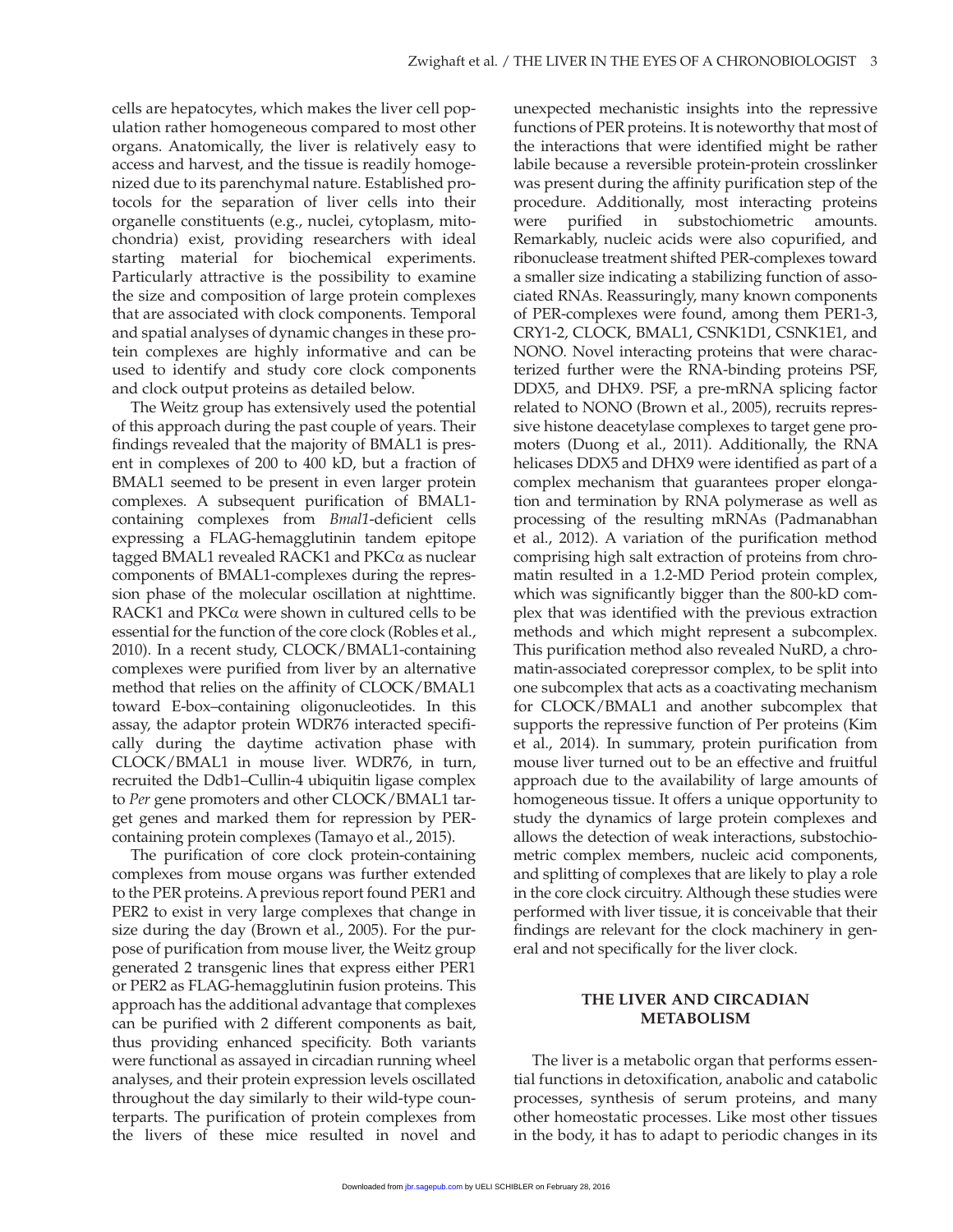

**Figure 2. The liver as a metabolic hub and its regulation by the circadian clock. Daily expression of master regulators and rate-limiting enzymes of key hepatic metabolic outputs related to glucose metabolism (Glc. Metab.) (e.g., phosphoenolpyruvate carboxykinase [PEPCK], pyruvate kinase isozymes R [PKLR], Krüppel-like factor [KLF]), lipid metabolism (Lipid Met.) (e.g., peroxisome proliferatoractivated receptors [PPARs], peroxisome proliferator-activated receptor gamma coactivator 1-alpha [PGC1], liver X receptor [LXR]), and detoxification (Detox.) (e.g., D site of albumin promoter [DBP], thyrotroph embryonic factor [TEF], hepatic leukemia factor [HLF]).**

systemic milieu since mammals exhibit rest-activity and feeding-fasting cycles throughout the day (Asher and Schibler, 2011). Therefore, essentially all physiological and metabolic processes in the liver are regulated in a daily manner (Figure 2) (see also relevant sections in the omics part detailed below). Rhythmic regulation of liver metabolism can be driven by the circadian clock or by systemic cues, or in many instances by a combination of both. In particular, feeding is a dominant circadian timing signal (zeitgeber), which is relayed to the circadian clock by nutrients and metabolites, for example, NAD (Nakahata et al., 2009; Ramsey et al., 2009), glucose (Stephan and Davidson, 1998), and polyamines (Zwighaft et al., 2015). Interestingly, some metabolic pathways are

organized in the form of distinct feedback loops that are coupled to the core circadian oscillator. They can function predominantly intracellularly (e.g., NAD+/ NADH) or exert systemic effects on clocks within different organs (e.g., glucose). Energy and metabolite levels are signaled to the molecular oscillator through metabolic sensors such as SIRT proteins (Asher et al., 2008; Nakahata et al., 2008; Chang and Guarente, 2013; Masri et al., 2014), PARP-1 (Asher et al., 2010), AMPK (Lamia et al., 2009), and PGC-1 $\alpha$  (Liu et al., 2007). Redox responsiveness of the circadian system, for which proof of principle has been demonstrated with purified core clock transcription factors (Rutter et al., 2001), has only been analyzed in red blood cells but may also have implications for the adaptation of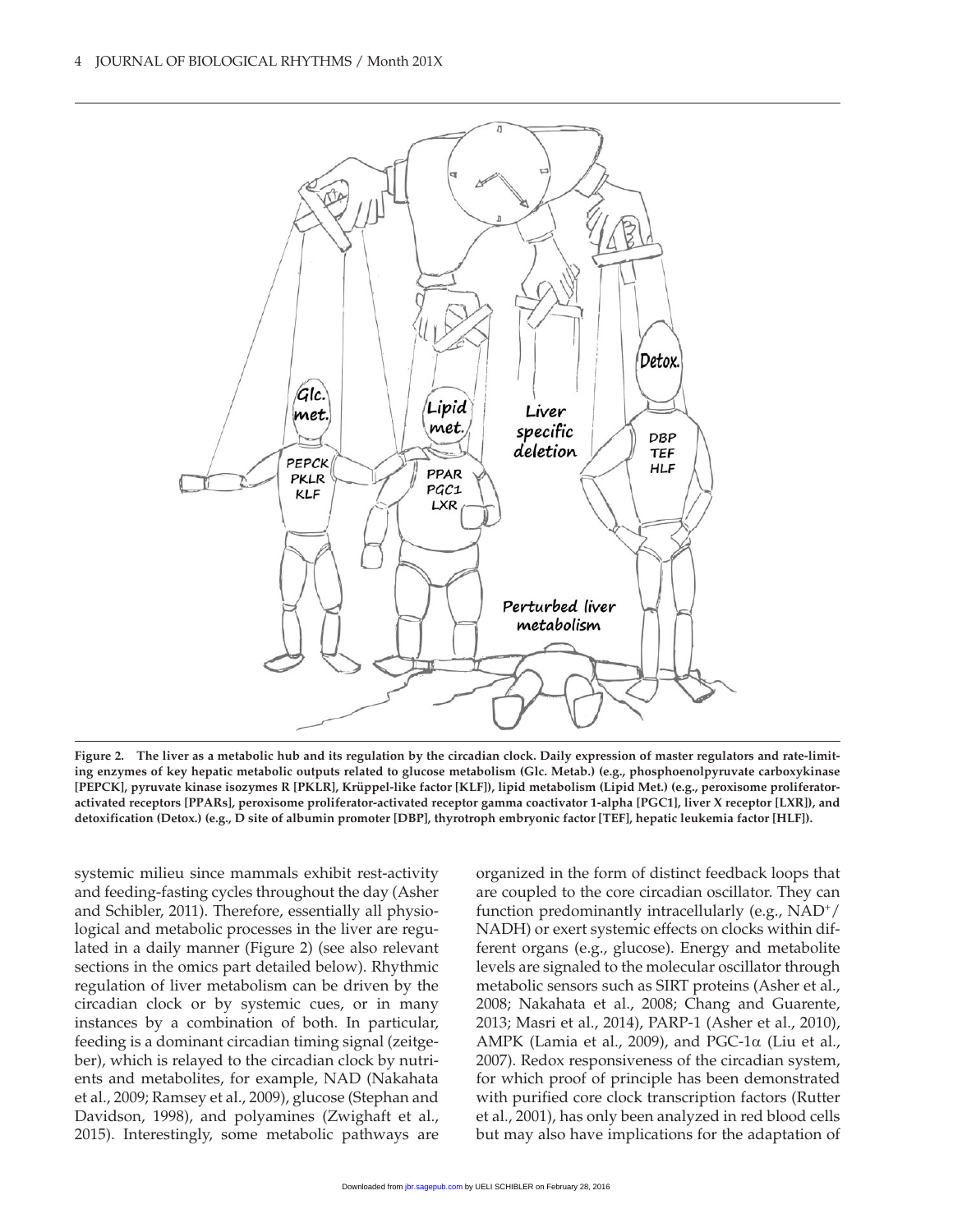the liver clock to nutrient availability and metabolic state (O'Neill and Reddy, 2011; O'Neill et al., 2011), Additionally, temperature sensors (Reinke et al., 2008; Buhr et al., 2010; Saini et al., 2012) are hardwired to cellular clocks. Importantly, entrainment of the liver oscillator by feeding-fasting cycles is dominant over all other known zeitgebers in peripheral organs and can fully uncouple the liver clock from the central pacemaker in the SCN (Damiola et al., 2000).

Analyses of global mRNA expression levels around the day initially revealed a comprehensive picture of the daily regulation of liver metabolism (see also relevant sections in the omics part detailed below) (Akhtar et al., 2002; Panda et al., 2002; Storch et al., 2002; Zhang et al., 2014). Virtually all hepatic processes appear to be under the control of the circadian clock, including detoxification, cholesterol and bile acid metabolism, glucose and lipid homeostasis, production of thyroxine hormone, and many more. Interestingly, global peak expression levels were observed at the end of the light and dark phases, which indicates different physiological requirements mediated by arousal and the start of the resting period.

The liver is a central organ for the control of blood glucose levels, which serves as a good example for the tight interplay between circadian and metabolic regulation. The combined results of several studies revealed complex clock-dependent regulation by positive and negative regulators of the core clock mechanism with multiple clock-output pathways converging on rate-limiting enzymes of glucose metabolism. Several CLOCK/BMAL1-driven transcription factors have been shown to regulate the expression of glycolytic and gluconeogenic genes. CRY proteins use alternative mechanisms by interacting either with G protein–coupled receptors or glucocorticoid receptor to control gluconeogenesis in the liver (So et al., 2009; Lamia et al., 2011). Krüppel-like transcription factors connect the circadian clock to the expression of glycolytic and gluconeogenic genes, in addition to bile acid metabolism and nitrogen homeostasis (Gray et al., 2007; Guillaumond et al., 2010; Jeyaraj et al., 2012; Han et al., 2015). Importantly, specific loss of clock function in the liver leads to large fluctuations in blood glucose levels (Lamia et al., 2008).

Recent studies indicate that mitochondrial functions are also under circadian control (Peek et al., 2013; Jacobi et al., 2015). Mitochondrial nutrient utilization—namely, the ability of mitochondria to metabolize carbohydrates versus fatty acids—is under circadian control, in part through the temporal accumulation of the respective rate-limiting enzymes (Neufeld-Cohen et al., 2016). These examples demonstrate that metabolic and circadian regulation is tightly intertwined in the liver, which therefore serves

as an organ of choice for studies of physiological and pathological processes involving metabolic regulation and core clock control.

# **Genetic Models of Liver Specific Knockouts of Clock Components**

The hierarchical structure of the mammalian circadian timing system raises the question to which extent the physiological and metabolic regulation in peripheral organs such as the liver is dominated by the central clock in the SCN, tissue-specific mechanisms, or both. Hence, determining the specific role of hepatic clocks in vivo and distinguishing them from systemic effects driven by the master clock in the brain and/or other peripheral organs is of great interest. To this aim, mouse models harboring a liverspecific nonfunctional clock have been generated.

Schibler and colleagues carried out the first endeavor and generated a transgenic mouse line that overexpresses REV-ERBα exclusively in hepatocytes (Kornmann et al., 2007a). Overexpression of hepatic  $REV$ -ERB $\alpha$  is under the control of a Tetracyclin (Tet)– off regulatory system and thus can be switched on and off at will. Once doxycycline is omitted from the diet, REV-ERBα is overexpressed in hepatocytes, resulting in strong repression of *Bmal1* expression and consequently a nonfunctional clock in these cells. With this mouse model, they conducted a genomewide comparison between the circadian liver transcriptome of mice with and without a functional clock (i.e., doxycycline-treated and untreated mice). They found that although most of the genes that cycle in liver cease to oscillate when the hepatic clock is abrogated, some genes, including the clock's negative limb members *Per1, Per2, Cry1*, and *Cry2* and a handful of other genes, including heat-shock genes, retain their rhythmic expression. They concluded that the master clock in the SCN generates, on a daily basis, systemic cues that merely support the peripheral clock, which is the main driving force underlying circadian rhythmicity in liver.

Weitz and coworkers took a different approach to ablate the clock in mouse liver. They employed a CreloxP recombination strategy to generate a liver-specific deletion of *Bmal1* (L-*Bmal1*−/−) or to inactivate *Bmal1* in all body cells (*Bmal1*−/−) (Lamia et al., 2008). L-*Bmal1*−/− mice suffer from hypoglycemia, specifically during the inactivity phase. By contrast, mice deficient for BMAL1 in the whole body do not display overt perturbations of their resting blood glucose levels. These findings suggest that in liver, BMAL1 contributes to glucose homeostasis by controlling a daily rhythm of hepatic glucose export that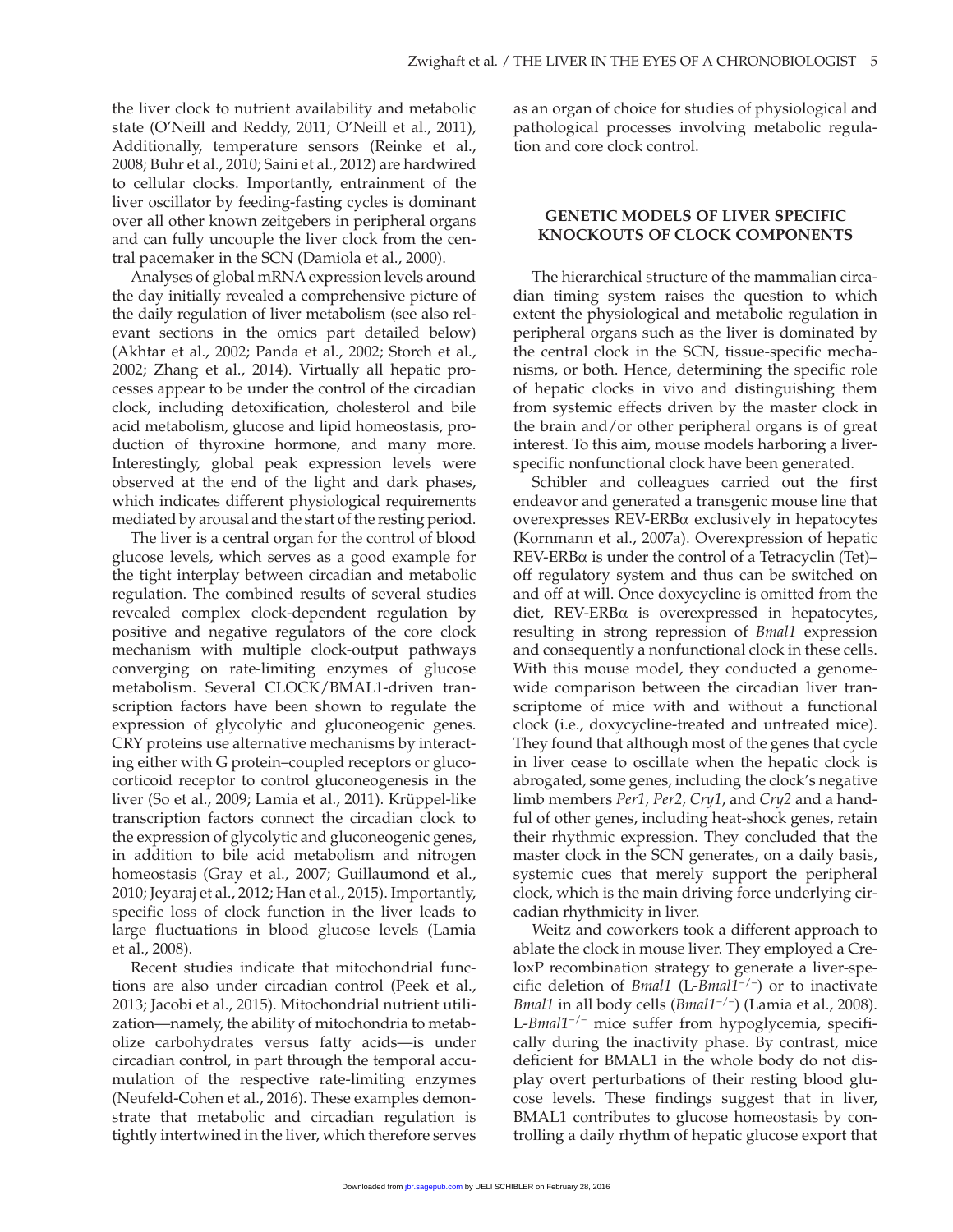counterbalances the daily cycle of glucose ingestion resulting from the SCN-driven fasting-feeding cycle. Hence, the liver clock is important for buffering circulating glucose in a time-of-day–dependent manner.

In these 2 mouse models, clock function was disrupted in hepatocytes through direct or indirect interference with *Bmal1* expression. Hence, the observed phenotypes might be simply related to missing functions of BMAL1-controlled output genes. Future studies with different liver-specific clock knockouts—for example, by loss-of-function of Per/Cry genes, RORE (ROR response element), or D-Box binding genes (Fang et al., 2014)—are bound to unveil additional physiological phenotypes. The intersection of several knockout model systems should reveal bona fide processes that are more likely related to circadian oscillation of the liver than to specific functions of individual core clock components. Furthermore, these liver-specific knockout models are highly valuable in dissecting the specific role of the liver clock and its interplay with systemic cues emerging from the SCN and other peripheral organs. The use of various omics approaches, which are the subject of the next section, that emerged as powerful tools during recent years is expected to shed more light on these issues.

## **The Circadian Omics Era and The Liver**

The liver has turned out to be a fertile ground for a wide variety of omics studies as well, ranging from genome-wide analysis of core clock transcription factor binding, through liver global transcriptomics and recently ribosome profiling, to proteomics and finally metabolomics. Comprehensive examination of the transcriptional architecture of the circadian transcriptional regulatory loop on a genome-wide scale in mouse liver identified time-dependent patterns of transcription factor binding at promoter and enhancer regions and of chromatin states (Rey et al., 2011; Koike et al., 2012; Fang et al., 2014). Additional studies measuring nascent RNA transcription and regulatory RNAs around the clock in mouse liver characterized circadian enhancers and other circadian regulatory mechanisms (Vollmers et al., 2012; Fang and Lazar, 2015).

Extensive transcriptome profiling performed throughout the day in the liver has demonstrated the pervasive circadian control of physiology and metabolism (Akhtar et al., 2002; Panda et al., 2002; Storch et al., 2002; Vollmers et al., 2012). As mentioned above, these studies highlighted various metabolic pathways (e.g., glucose homeostasis, lipid metabolism, detoxification)

that are rhythmic and potentially under circadian clock control. A recent comprehensive analysis found that the liver had more circadian genes  $(\sim 3000, \sim 16\%)$ than any other organ studied so far (i.e., aorta, adrenal gland, brain, adipose tissue, kidney, lung, and skeletal muscle) (Zhang et al., 2014). Furthermore, in agreement with previous genome-wide analyses, it emphasized the tissue specificity of these transcriptional rhythms, although the molecular clock is active in the entire body. More recent studies monitored simultaneously mRNA transcription, accumulation, and translation using total RNA sequencing upon ribosome profiling and uncovered a subset of genes that are translated in a rhythmic fashion (Atger et al., 2015; Janich et al., 2015).

In addition, liver proteomics analyses identified circadian oscillations in protein abundance. Remarkably, comparison of circadian proteome and transcriptome data demonstrated that for some genes, the daily patterns of mRNA and protein accumulation were not correlated. For instance, the levels of many proteins encoded by rhythmically expressed mRNAs do not oscillate at significant levels, while some proteins produced by constantly expressed transcripts do cycle in abundance (Reddy et al., 2006; Mauvoisin et al., 2014; Robles et al., 2014). Furthermore, recent proteomics analysis of isolated mitochondria from mouse liver throughout the day identified extensive oscillations in the mitochondrial proteome. The majority of cycling mitochondrial proteins peaked during the early light phase. Of note, there was very low correlation between the phase of cycling mitochondrial proteins and their respective transcripts, suggesting that posttranscriptional mechanisms play a central role in mitochondrial protein accumulation (Neufeld-Cohen et al., 2016).

In view of the expansion of advanced technologies, several labs commenced to employ highthroughput metabolomics approaches to study circadian rhythms. Studies conducted with mouse liver samples from wild-type and clock mutant mice identified clock-controlled circadian oscillations of various metabolite groups, including amino acids, carbohydrates, lipids, and, more specifically, fatty acids (Eckel-Mahan et al., 2012). An integrative database was launched (CircadiOmics database) that combines circadian genomics, transcriptomics, proteomics, and metabolomics (Patel et al., 2012), thereby facilitating the use of the currently available data to decipher circadian control mechanisms of various metabolic pathways. A subsequent circadian lipidomics analysis on mouse liver revealed ~17% of all analyzed lipids to display circadian rhythmicity (Adamovich et al., 2014).

In summary, different omics approaches provided tremendous insight into the intricate mechanisms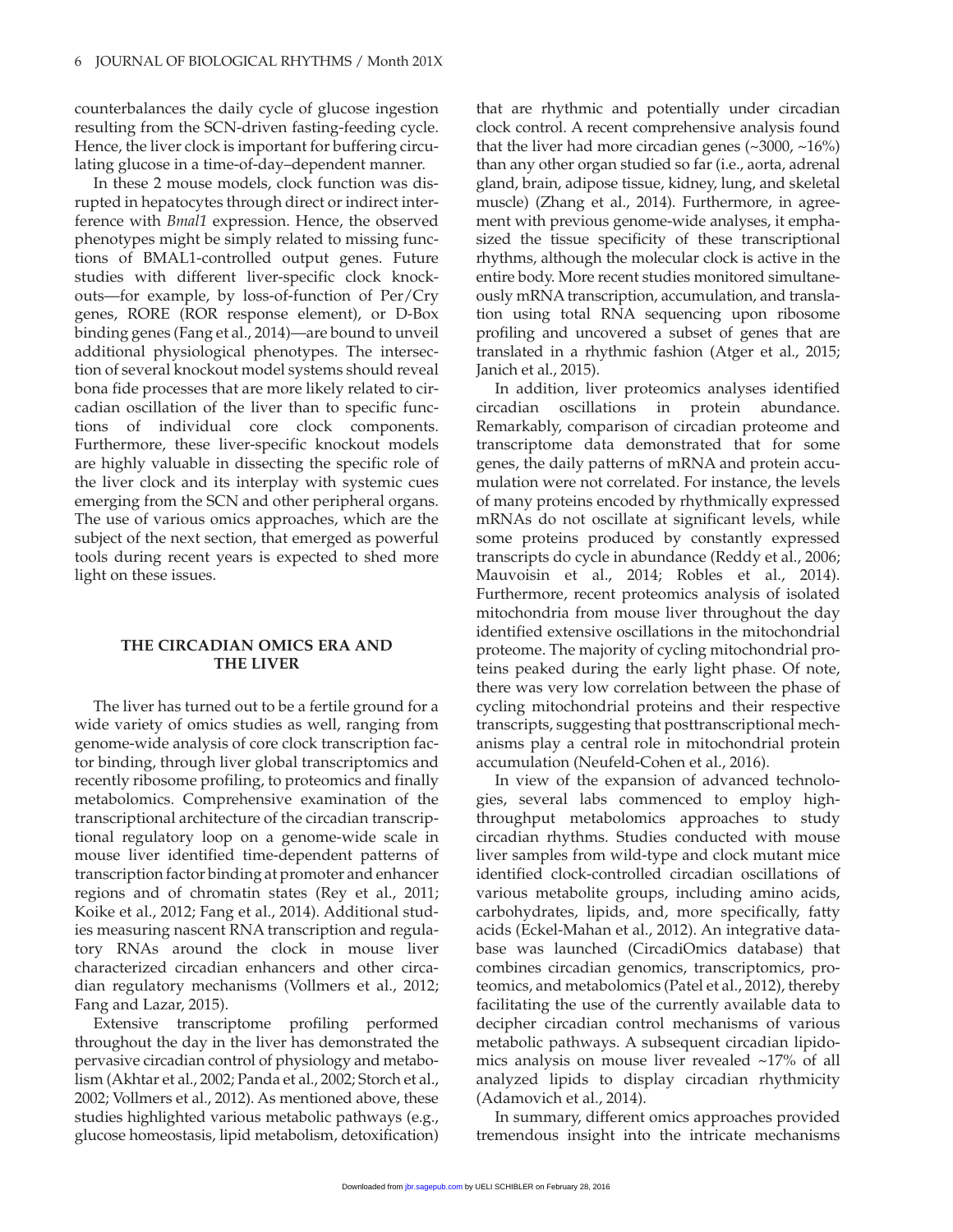implicated in rhythmic transcription/translation and protein and metabolite accumulation. Yet the integration of these different data sets is challenging and still in its infancy. Here again, many of the findings might be applicable to any other peripheral organ and even to the master clock in the brain. Future studies are expected to shed more light on the different mechanisms and integrate them into a conclusive and coherent picture.

## **Summary and Open Questions**

The liver has been a rewarding model system for circadian research. Most of our knowledge about peripheral clocks and their integration into mammalian physiology and metabolism stems from genetic or biochemical studies of liver tissue. In recent years, these findings have been complemented by global analyses of central molecules such as mRNAs, proteins, and small metabolites, yet these data sets should be better integrated into coherent models. Examples for the current barriers that need to be overcome are the use of different genetic backgrounds in animal studies, varying experimental paradigms and nonuniform statistical evaluation and data presentation in omics experiments. Guidelines regarding sampling frequencies, number of replicates, and uniform criteria for statistical analyses (e.g., false discovery rate) are expected to provide us with better and more reliable data sets that can be integrated into a coherent and comprehensive picture and thus will better serve the scientific community.

As discussed above, in addition to hepatocytes, which comprise 60% of the total cells and 80% of the volume of liver (Malarkey et al., 2005), the liver contains many other different cell types. Hence, it would be interesting to examine the contribution of these different cell types to the circadian rhythmicity of the various liver functions. Furthermore, the unique liver architecture, which consists of liver lobules of hexagonal structure, is composed of hepatocytes radiating from a central vein that carries blood out from the liver and portal triads (i.e., hepatic artery, hepatic portal vein, and bile duct) that deliver blood and nutrients into the liver and are present along each of the lobule's corners. This intricate structure generates a gradient of nutrient availability from the portal triads in the periphery to the central vein at the center and therefore might play a role in the "metabolic information flow" that participates in synchronization of circadian clocks in liver. Future studies are likely to face these questions and address them in depth.

One eminent question in the field and obviously a major challenge we are still facing is related to the specific function and the importance of the liver clock. Several studies commenced addressing this issue, for example, by pinpointing the role of the liver clock in the systemic control of blood glucose levels. Nevertheless, these studies represent only the tip of the iceberg, and assessing the role of the liver clock in the complex context of whole-body physiology and metabolism is extremely important. Deregulated liver physiology is a critical parameter in the development of metabolic syndrome and fatty liver disease in humans. The circadian clock regulates all essential liver functions and is therefore an obvious target for intervention strategies aimed at the prevention and treatment of these and related medical conditions. The implementation and generation of additional liver-specific knockout models in combination with biochemical purification methods and systems biology approaches will undoubtedly be critical in these endeavors.

### **Acknowledgments**

We apologize to all colleagues whose work could not be cited due to space limitations. The authors gratefully acknowledge funding by the German-Israeli Foundation for Scientific Research and Development (G-1199- 230.9/2012). H.R. is supported by the Deutsche Forschungsgemeinschaft (RE 3046/2-1). G.A. is supported by the Israel Science Foundation (ISF 138/12), the HFSP Career Development Award (HFSP CDA00014/2012), and the European Research Council (ERC-2011 METACYCLES 310320). G.A. is recipient of the EMBO young investigator award and incumbent of the Pauline Recanati career development chair.

## **Conflict of Interest Statement**

The author(s) declared no potential conflicts of interest with respect to the research, authorship, and/or publication of this article.

#### **References**

- Adamovich Y, Aviram R, and Asher G (2015) The emerging roles of lipids in circadian control. Biochim Biophys Acta 1851:1017-1025.
- Adamovich Y, Rousso-Noori L, Zwighaft Z, Neufeld-Cohen A, Golik M, Kraut-Cohen J, Wang M, Han X, and Asher G (2014) Circadian clocks and feeding time regulate the oscillations and levels of hepatic triglycerides. Cell Metab 19:319-330.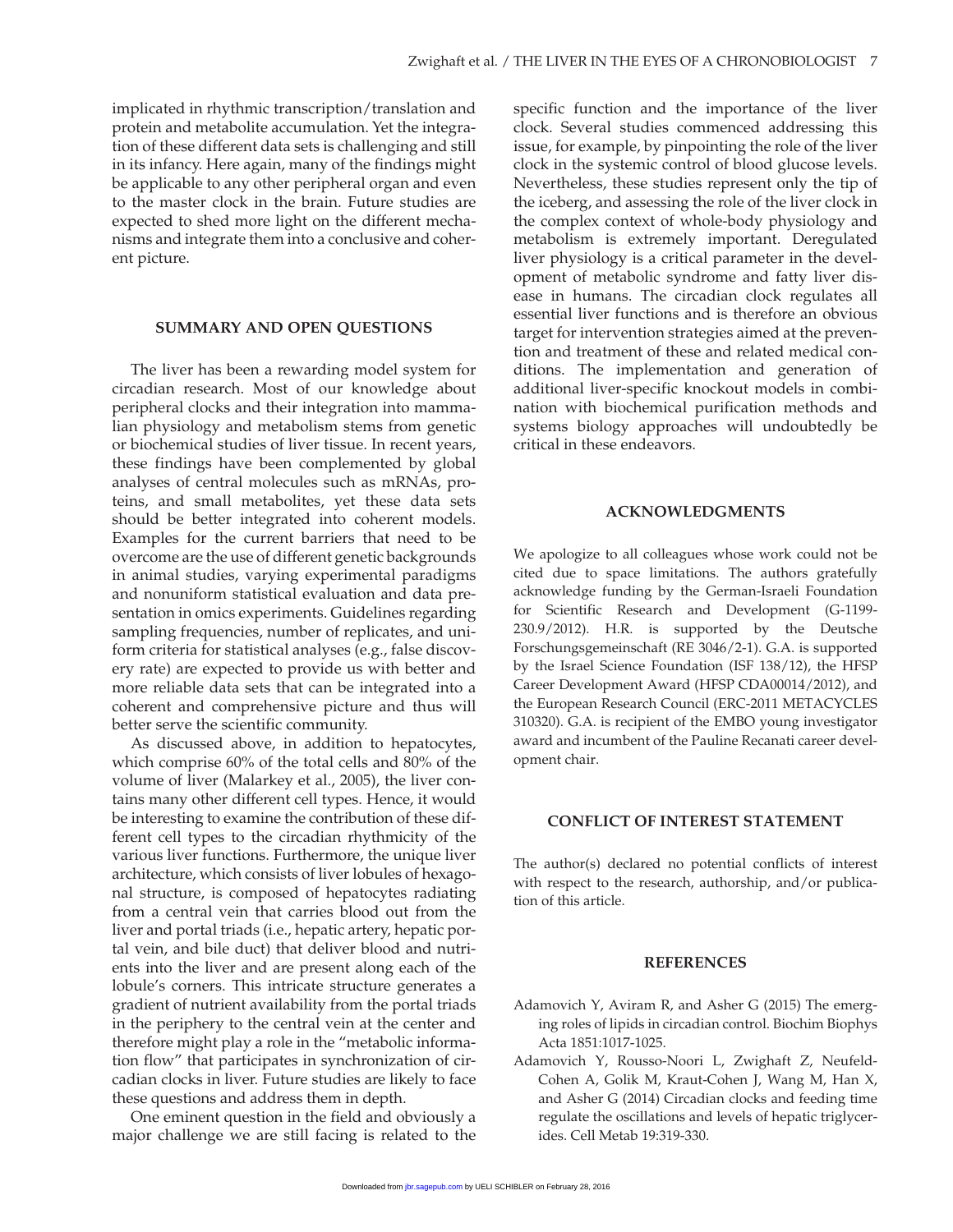- Akhtar RA, Reddy AB, Maywood ES, Clayton JD, King VM, Smith AG, Gant TW, Hastings MH, and Kyriacou CP (2002) Circadian cycling of the mouse liver transcriptome, as revealed by cDNA microarray, is driven by the suprachiasmatic nucleus. Curr Biol 12:540-550.
- Asher G, Gatfield D, Stratmann M, Reinke H, Dibner C, Kreppel F, Mostoslavsky R, Alt FW, and Schibler U (2008) SIRT1 regulates circadian clock gene expression through PER2 deacetylation. Cell 134:317-328.
- Asher G, Reinke H, Altmeyer M, Gutierrez-Arcelus M, Hottiger MO, and Schibler U (2010) Poly(ADP-ribose) polymerase 1 participates in the phase entrainment of circadian clocks to feeding. Cell 142:943-953.
- Asher G and Sassone-Corsi P (2015) Time for food: The intimate interplay between nutrition, metabolism, and the circadian clock. Cell 161:84-92.
- Asher G and Schibler U (2011) Crosstalk between components of circadian and metabolic cycles in mammals. Cell Metabolism 13:125-137.
- Atger F, Gobet C, Marquis J, Martin E, Wang J, Weger B, Lefebvre G, Descombes P, Naef F, and Gachon F (2015) Circadian and feeding rhythms differentially affect rhythmic mRNA transcription and translation in mouse liver. Proc Natl Acad Sci U S A 112:E6579-E6588.
- Balsalobre A, Brown SA, Marcacci L, Tronche F, Kellendonk C, Reichardt HM, Schutz G, and Schibler U (2000) Resetting of circadian time in peripheral tissues by glucocorticoid signaling. Science 289:2344-2347.
- Baratta JL, Ngo A, Lopez B, Kasabwalla N, Longmuir KJ, and Robertson RT (2009) Cellular organization of normal mouse liver: A histological, quantitative immunocytochemical, and fine structural analysis. Histochem Cell Biol 131:713-726.
- Brown SA, Ripperger J, Kadener S, Fleury-Olela F, Vilbois F, Rosbash M, and Schibler U (2005) PERIOD1-associated proteins modulate the negative limb of the mammalian circadian oscillator. Science 308:693-696.
- Buhr ED, Yoo SH, and Takahashi JS (2010) Temperature as a universal resetting cue for mammalian circadian oscillators. Science 330:379-385.
- Chang HC and Guarente L (2013) SIRT1 mediates central circadian control in the SCN by a mechanism that decays with aging. Cell 153:1448-1460.
- Damiola F, Le Minh N, Preitner N, Kornmann B, Fleury-Olela F, and Schibler U (2000) Restricted feeding uncouples circadian oscillators in peripheral tissues from the central pacemaker in the suprachiasmatic nucleus. Genes Dev 14:2950-2961.
- Dibner C and Schibler U (2015) Circadian timing of metabolism in animal models and humans. J Intern Med 277:513-527.
- Duong HA, Robles MS, Knutti D, and Weitz CJ (2011) A molecular mechanism for circadian clock negative feedback. Science 332:1436-1439.
- Eckel-Mahan KL, Patel VR, Mohney RP, Vignola KS, Baldi P, and Sassone-Corsi P (2012) Coordination of the

transcriptome and metabolome by the circadian clock. Proc Natl Acad Sci U S A 109:5541-5546.

- Everett LJ and Lazar MA (2014) Nuclear receptor Reverbalpha: up, down, and all around. Trends Endocrinol Metab 25:586-592.
- Fang B, Everett LJ, Jager J, Briggs E, Armour SM, Feng D, Roy A, Gerhart-Hines Z, Sun Z, and Lazar MA (2014) Circadian enhancers coordinate multiple phases of rhythmic gene transcription in vivo. Cell 159:1140-1152.
- Fang B and Lazar MA (2015) Dissecting the Rev-erbalpha cistrome and the mechanisms controlling circadian transcription in liver. Cold Spring Harb Symp Quant Biol. Sep 14 [Epub ahead of print].
- Gerber A, Esnault C, Aubert G, Treisman R, Pralong F, and Schibler U (2013) Blood-borne circadian signal stimulates daily oscillations in actin dynamics and SRF activity. Cell 152:492-503.
- Gray S, Wang B, Orihuela Y, Hong EG, Fisch S, Haldar S, Cline GW, Kim JK, Peroni OD, Kahn BB, et al. (2007) Regulation of gluconeogenesis by Kruppel-like factor 15. Cell Metab 5:305-312.
- Guillaumond F, Grechez-Cassiau A, Subramaniam M, Brangolo S, Peteri-Brunback B, Staels B, Fievet C, Spelsberg TC, Delaunay F, and Teboul M (2010) Kruppel-like factor KLF10 is a link between the circadian clock and metabolism in liver. Mol Cell Biol 30:3059-3070.
- Han SS, Zhang R, Jain R, Shi H, Zhang L, Zhou G, Sangwung P, Tugal D, Atkins GB, Prosdocimo DA, et al. (2015) Circadian control of bile acid synthesis by a KLF15- Fgf15 axis. Nat Commun 6:7231.
- Hong SH, Ahmadian M, Yu RT, Atkins AR, Downes M, and Evans RM (2014) Nuclear receptors and metabolism: from feast to famine. Diabetologia 57:860-867.
- Jacobi D, Liu S, Burkewitz K, Kory N, Knudsen NH, Alexander RK, Unluturk U, Li X, Kong X, Hyde AL, et al. (2015) Hepatic Bmal1 regulates rhythmic mitochondrial dynamics and promotes metabolic fitness. Cell Metab 22:709-720.
- Janich P, Arpat AB, Castelo-Szekely V, Lopes M, and Gatfield D (2015) Ribosome profiling reveals the rhythmic liver translatome and circadian clock regulation by upstream open reading frames. Genome Res 25:1848-1859.
- Jeyaraj D, Scheer FA, Ripperger JA, Haldar SM, Lu Y, Prosdocimo DA, Eapen SJ, Eapen BL, Cui Y, Mahabeleshwar GH, et al. (2012) Klf15 orchestrates circadian nitrogen homeostasis. Cell Metab 15:311-323.
- Kim JY, Kwak PB, and Weitz CJ (2014) Specificity in circadian clock feedback from targeted reconstitution of the NuRD corepressor. Mol Cell 56:738-748.
- King DP, Zhao Y, Sangoram AM, Wilsbacher LD, Tanaka M, Antoch MP, Steeves TD, Vitaterna MH, Kornhauser JM, Lowrey PL, et al. (1997) Positional cloning of the mouse circadian clock gene. Cell 89:641-653.
- Koike N, Yoo SH, Huang HC, Kumar V, Lee C, Kim TK, and Takahashi JS (2012) Transcriptional architecture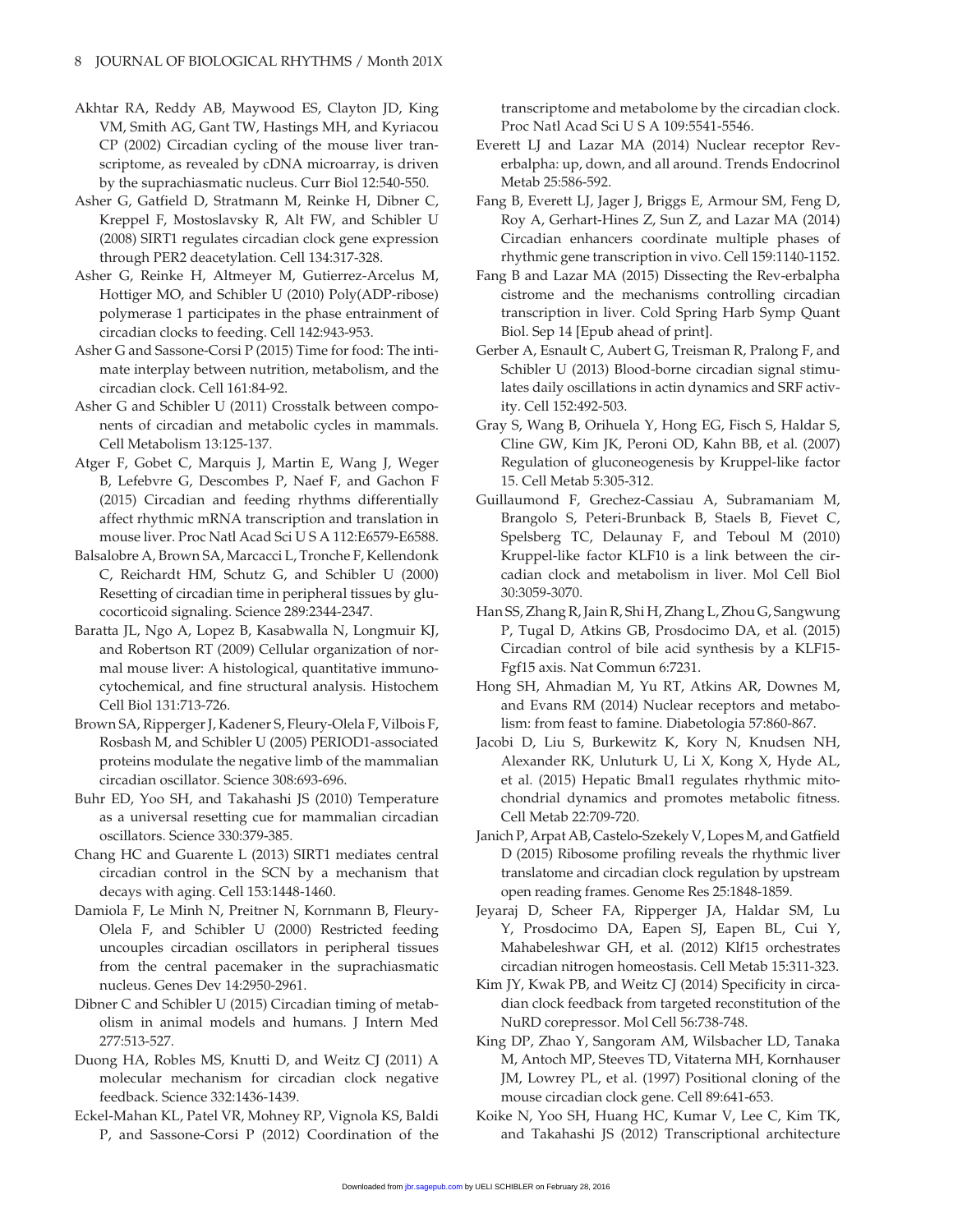and chromatin landscape of the core circadian clock in mammals. Science 338:349-354.

- Kornmann B, Schaad O, Bujard H, Takahashi JS, and Schibler U (2007a) System-driven and oscillator-dependent circadian transcription in mice with a conditionally active liver clock. PLoS Biol 5:e34.
- Kornmann B, Schaad O, Reinke H, Saini C, and Schibler U (2007b) Regulation of circadian gene expression in liver by systemic signals and hepatocyte oscillators. Cold Spring Harb Symp Quant Biol 72:319-330.
- Lamia KA, Papp SJ, Yu RT, Barish GD, Uhlenhaut NH, Jonker JW, Downes M, and Evans RM (2011) Cryptochromes mediate rhythmic repression of the glucocorticoid receptor. Nature 480:552-556.
- Lamia KA, Sachdeva UM, DiTacchio L, Williams EC, Alvarez JG, Egan DF, Vasquez DS, Juguilon H, Panda S, Shaw RJ, et al. (2009) AMPK regulates the circadian clock by cryptochrome phosphorylation and degradation. Science 326:437-440.
- Lamia KA, Storch KF, and Weitz CJ (2008) Physiological significance of a peripheral tissue circadian clock. Proc Natl Acad Sci U S A 105:15172-15177.
- Li S and Lin JD (2015) Transcriptional control of circadian metabolic rhythms in the liver. Diabetes Obes Metab 17(Suppl 1):33-38.
- Liu C, Li S, Liu T, Borjigin J, and Lin JD (2007) Transcriptional coactivator PGC-1alpha integrates the mammalian clock and energy metabolism. Nature 447:477-481.
- Malarkey DE, Johnson K, Ryan L, Boorman G, and Maronpot RR (2005) New insights into functional aspects of liver morphology. Toxicol Pathol 33:27-34.
- Masri S, Rigor P, Cervantes M, Ceglia N, Sebastian C, Xiao C, Roqueta-Rivera M, Deng C, Osborne TF, Mostoslavsky R, et al. (2014) Partitioning circadian transcription by SIRT6 leads to segregated control of cellular metabolism. Cell 158:659-672.
- Mauvoisin D, Wang J, Jouffe C, Martin E, Atger F, Waridel P, Quadroni M, Gachon F, and Naef F (2014) Circadian clock-dependent and -independent rhythmic proteomes implement distinct diurnal functions in mouse liver. Proc Natl Acad Sci U S A 111:167-172.
- Maywood ES, O'Neill JS, Reddy AB, Chesham JE, Prosser HM, Kyriacou CP, Godinho SI, Nolan PM, and Hastings MH (2007) Genetic and molecular analysis of the central and peripheral circadian clockwork of mice. Cold Spring Harb Symp Quant Biol 72:85-94.
- Nakahata Y, Kaluzova M, Grimaldi B, Sahar S, Hirayama J, Chen D, Guarente LP, and Sassone-Corsi P (2008) The NAD+-dependent deacetylase SIRT1 modulates CLOCK-mediated chromatin remodeling and circadian control. Cell 134:329-340.
- Nakahata Y, Sahar S, Astarita G, Kaluzova M, and Sassone-Corsi P (2009) Circadian control of the NAD+ salvage pathway by CLOCK-SIRT1. Science 324:654-657.
- Neufeld-Cohen A, Robles MS, Aviram R, Manella G, Adamovich Y, Ladeuix B, Nir D, Rousso-Noori L,

Kuperman Y, Golik M, et al. (2016) Circadian control of oscillations in mitochondrial rate-limiting enzymes and nutrient utilization by PERIOD proteins. Proc Natl Acad Sci U S A Feb 9 [Epub ahead of print].

- O'Neill JS and Reddy AB (2011) Circadian clocks in human red blood cells. Nature 469:498-503.
- O'Neill JS, van Ooijen G, Dixon LE, Troein C, Corellou F, Bouget FY, Reddy AB, and Millar AJ (2011) Circadian rhythms persist without transcription in a eukaryote. Nature 469:554-558.
- Padmanabhan K, Robles MS, Westerling T, and Weitz CJ (2012) Feedback regulation of transcriptional termination by the mammalian circadian clock PERIOD complex. Science 337:599-602.
- Panda S, Antoch MP, Miller BH, Su AI, Schook AB, Straume M, Schultz PG, Kay SA, Takahashi JS, and Hogenesch JB (2002) Coordinated transcription of key pathways in the mouse by the circadian clock. Cell 109:307-320.
- Partch CL, Green CB, and Takahashi JS (2014) Molecular architecture of the mammalian circadian clock. Trends Cell Biol 24:90-99.
- Patel VR, Eckel-Mahan K, Sassone-Corsi P, and Baldi P (2012) CircadiOmics: Integrating circadian genomics, transcriptomics, proteomics and metabolomics. Nat Methods 9:772-773.
- Peek CB, Affinati AH, Ramsey KM, Kuo HY, Yu W, Sena LA, Ilkayeva O, Marcheva B, Kobayashi Y, Omura C, et al. (2013) Circadian clock NAD+ cycle drives mitochondrial oxidative metabolism in mice. Science 342:1243417.
- Ramsey KM, Yoshino J, Brace CS, Abrassart D, Kobayashi Y, Marcheva B, Hong HK, Chong JL, Buhr ED, Lee C, et al. (2009) Circadian clock feedback cycle through NAMPT-mediated NAD+ biosynthesis. Science 324:651-654.
- Reddy AB, Karp NA, Maywood ES, Sage EA, Deery M, O'Neill JS, Wong GK, Chesham J, Odell M, Lilley KS, et al. (2006) Circadian orchestration of the hepatic proteome. Curr Biol 16:1107-1115.
- Reddy AB, Maywood ES, Karp NA, King VM, Inoue Y, Gonzalez FJ, Lilley KS, Kyriacou CP, and Hastings MH (2007) Glucocorticoid signaling synchronizes the liver circadian transcriptome. Hepatology 45:1478-1488.
- Reinke H and Asher G (2015) Circadian clock control of liver metabolic functions. Gastroenterology. Dec 2 [Epub ahead of print]
- Reinke H, Saini C, Fleury-Olela F, Dibner C, Benjamin IJ, and Schibler U (2008) Differential display of DNAbinding proteins reveals heat-shock factor 1 as a circadian transcription factor. Genes Dev 22:331-345.
- Rey G, Cesbron F, Rougemont J, Reinke H, Brunner M, and Naef F (2011) Genome-wide and phase-specific DNAbinding rhythms of BMAL1 control circadian output functions in mouse liver. PLoS Biol 9:e1000595.
- Robles MS, Boyault C, Knutti D, Padmanabhan K, and Weitz CJ (2010) Identification of RACK1 and protein